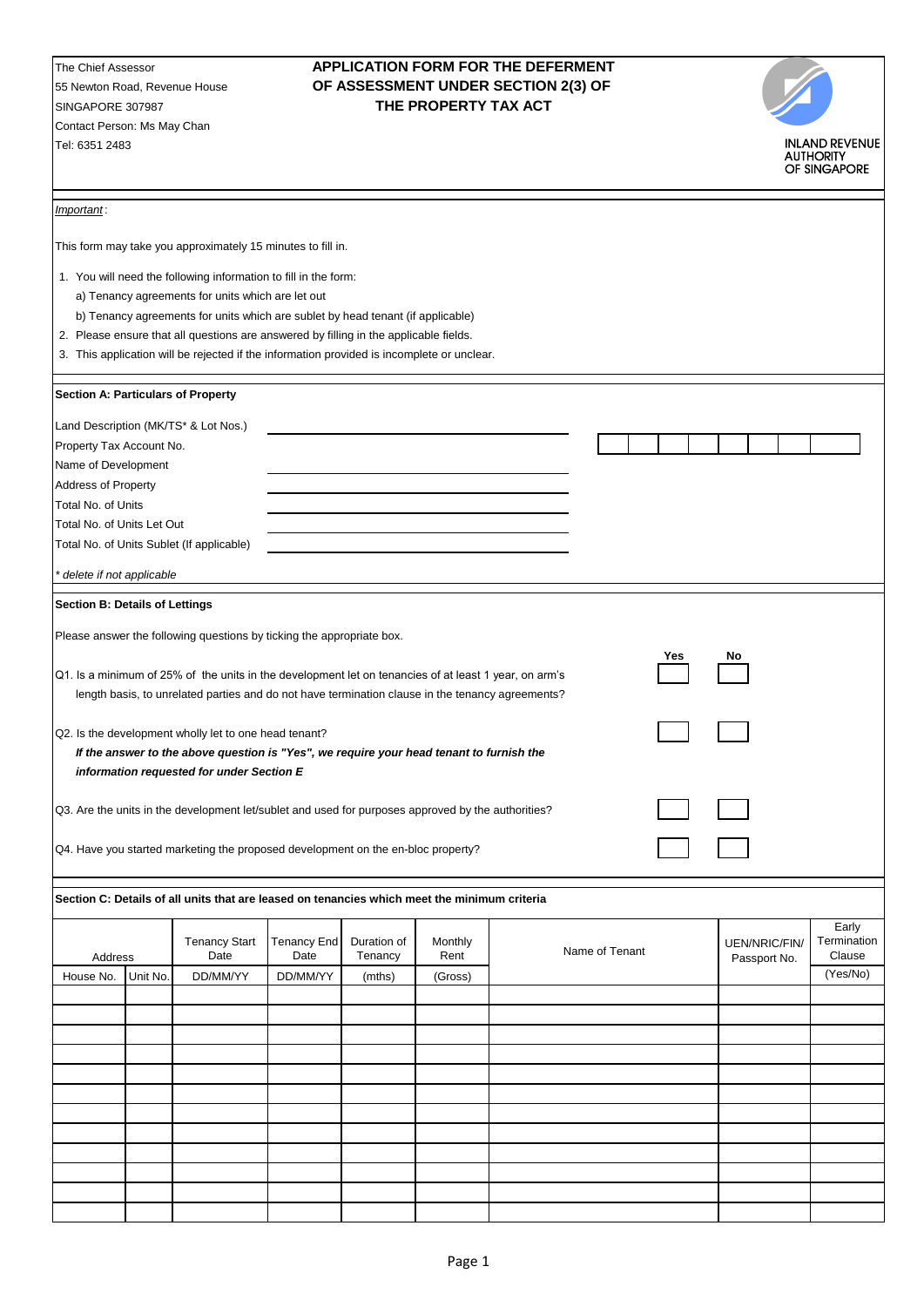| Address                                                                 |          | <b>Tenancy Start</b><br>Date | Tenancy End<br>Date | Duration of<br>Tenancy | Monthly<br>Rent | Name of Tenant | UEN/NRIC/FIN/<br>Passport No. | Early<br>Termination<br>Clause |  |
|-------------------------------------------------------------------------|----------|------------------------------|---------------------|------------------------|-----------------|----------------|-------------------------------|--------------------------------|--|
| House No.                                                               | Unit No. | DD/MM/YY                     | DD/MM/YY            | (mths)                 | (Gross)         |                |                               | (Yes/No)                       |  |
|                                                                         |          |                              |                     |                        |                 |                |                               |                                |  |
|                                                                         |          |                              |                     |                        |                 |                |                               |                                |  |
|                                                                         |          |                              |                     |                        |                 |                |                               |                                |  |
|                                                                         |          |                              |                     |                        |                 |                |                               |                                |  |
|                                                                         |          |                              |                     |                        |                 |                |                               |                                |  |
|                                                                         |          |                              |                     |                        |                 |                |                               |                                |  |
|                                                                         |          |                              |                     |                        |                 |                |                               |                                |  |
|                                                                         |          |                              |                     |                        |                 |                |                               |                                |  |
|                                                                         |          |                              |                     |                        |                 |                |                               |                                |  |
|                                                                         |          |                              |                     |                        |                 |                |                               |                                |  |
|                                                                         |          |                              |                     |                        |                 |                |                               |                                |  |
|                                                                         |          |                              |                     |                        |                 |                |                               |                                |  |
|                                                                         |          |                              |                     |                        |                 |                |                               |                                |  |
|                                                                         |          |                              |                     |                        |                 |                |                               |                                |  |
|                                                                         |          |                              |                     |                        |                 |                |                               |                                |  |
|                                                                         |          |                              |                     |                        |                 |                |                               |                                |  |
|                                                                         |          |                              |                     |                        |                 |                |                               |                                |  |
|                                                                         |          |                              |                     |                        |                 |                |                               |                                |  |
|                                                                         |          |                              |                     |                        |                 |                |                               |                                |  |
|                                                                         |          |                              |                     |                        |                 |                |                               |                                |  |
|                                                                         |          |                              |                     |                        |                 |                |                               |                                |  |
|                                                                         |          |                              |                     |                        |                 |                |                               |                                |  |
|                                                                         |          |                              |                     |                        |                 |                |                               |                                |  |
|                                                                         |          |                              |                     |                        |                 |                |                               |                                |  |
|                                                                         |          |                              |                     |                        |                 |                |                               |                                |  |
|                                                                         |          |                              |                     |                        |                 |                |                               |                                |  |
|                                                                         |          |                              |                     |                        |                 |                |                               |                                |  |
|                                                                         |          |                              |                     |                        |                 |                |                               |                                |  |
|                                                                         |          |                              |                     |                        |                 |                |                               |                                |  |
|                                                                         |          |                              |                     |                        |                 |                |                               |                                |  |
|                                                                         |          |                              |                     |                        |                 |                |                               |                                |  |
|                                                                         |          |                              |                     |                        |                 |                |                               |                                |  |
|                                                                         |          |                              |                     |                        |                 |                |                               |                                |  |
|                                                                         |          |                              |                     |                        |                 |                |                               |                                |  |
|                                                                         |          |                              |                     |                        |                 |                |                               |                                |  |
|                                                                         |          |                              |                     |                        |                 |                |                               |                                |  |
|                                                                         |          |                              |                     |                        |                 |                |                               |                                |  |
|                                                                         |          |                              |                     |                        |                 |                |                               |                                |  |
|                                                                         |          |                              |                     |                        |                 |                |                               |                                |  |
|                                                                         |          |                              |                     |                        |                 |                |                               |                                |  |
|                                                                         |          |                              |                     |                        |                 |                |                               |                                |  |
|                                                                         |          |                              |                     |                        |                 |                |                               |                                |  |
|                                                                         |          |                              |                     |                        |                 |                |                               |                                |  |
|                                                                         |          |                              |                     |                        |                 |                |                               |                                |  |
|                                                                         |          |                              |                     |                        |                 |                |                               |                                |  |
|                                                                         |          |                              |                     |                        |                 |                |                               |                                |  |
|                                                                         |          |                              |                     |                        |                 |                |                               |                                |  |
| Section D: Declaration                                                  |          |                              |                     |                        |                 |                |                               |                                |  |
| I declare that the information submitted is true, correct and complete. |          |                              |                     |                        |                 |                |                               |                                |  |
|                                                                         |          |                              |                     |                        |                 |                |                               |                                |  |
|                                                                         |          |                              |                     |                        |                 |                |                               |                                |  |
| Name of Owner<br>Name, Designation & Signature of Authorised Signatory  |          |                              |                     |                        |                 |                |                               |                                |  |

| <b>NRIC</b> |  |
|-------------|--|

|      | Contact No.   |  |
|------|---------------|--|
|      | Email Address |  |
| UEN: | Date          |  |